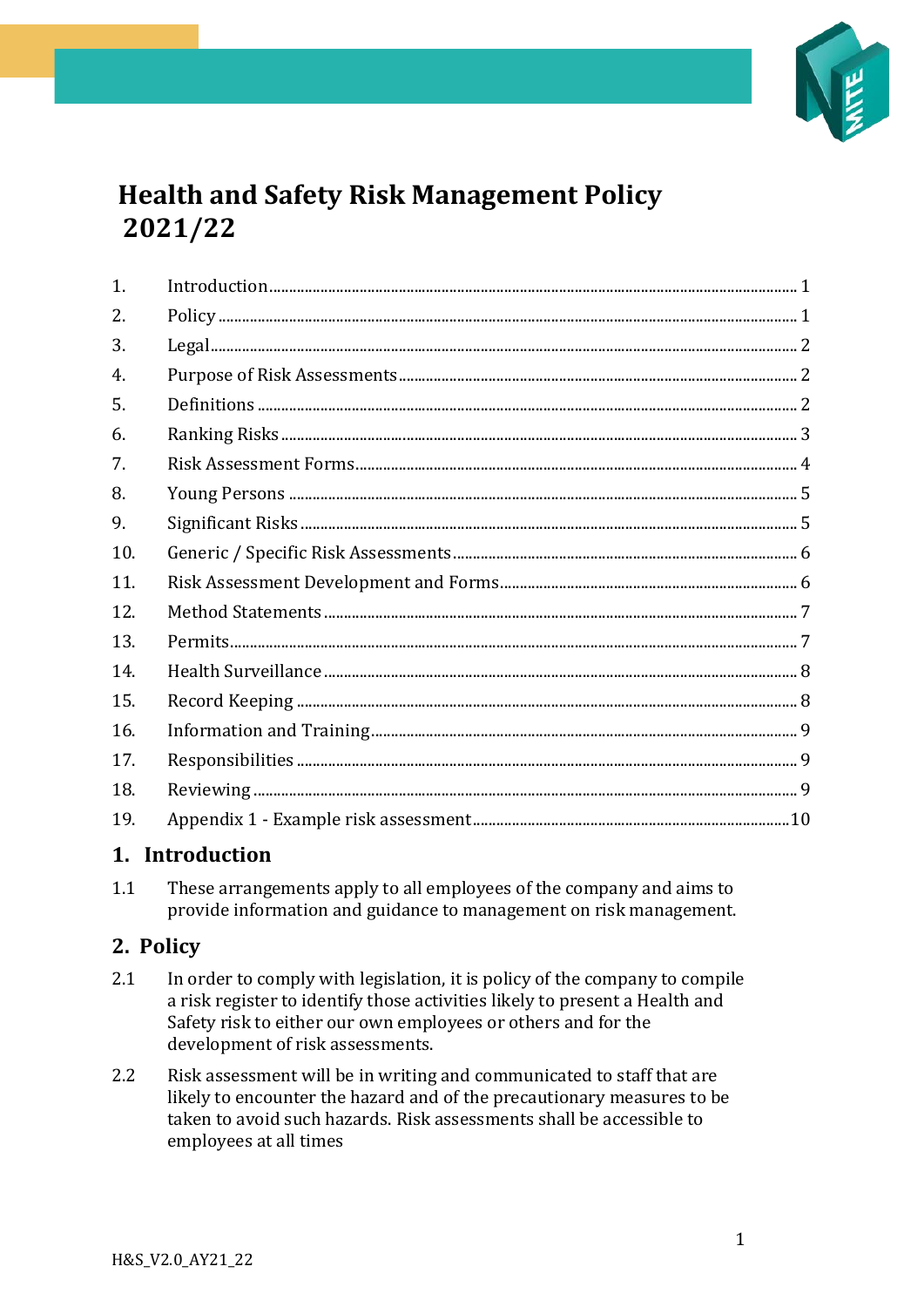

2.3 All risk assessments compiled will be subject to an annual review or if after an accident, near miss, or if any person suspects that the assessment is no longer valid, or if there has been a significant change in the matters to which the assessment relates.

## <span id="page-1-0"></span>**3. Legal**

3.1 Risk assessments are a legal requirement under Regulation 3 of the Management of Health and Safety at Work Regulations 1999. Risk assessments must be in writing where the organisation has 5 or more employees

### <span id="page-1-1"></span>**4. Purpose of Risk Assessments**

- 4.1 The purpose of the risk assessment is to:
- i To identify operations, tasks and processes which may foreseeably cause harm to employees or others, including members of the public (hazard);
- ii To identify the potential of the hazard being realised, and the potential consequences that might then occur (risk); and
- iii Identify measures to be implemented in-order to avoid, eliminate or reduce the risk to an acceptable level.
- 4.2 Risk assessment are not complicated, but must be carried out by a competent person and recorded to ensure that work being done does not impose an unacceptable risk. Each risk assessment must be suitable and sufficient and reviewed as a minimum annually.
- 4.3 When an evaluation of the risk has been considered, the principles of prevention, control and protection should be applied. The hierarchy of risk control is as follows:
- i **Eliminate / Avoid** the risks if possible;
- ii **Reduce** The risk to an acceptable level by the introduction of controls;
- iii **Isolate** Prevent access to hazards;
- iv **Control** Manage any remaining hazards ensuring that all control measures are in place;
- v **PPE** Where a risk remains which can not be eliminated / avoided the issue the appropriate PPE to protect those who are likely to be affected; and
- vi **Discipline** Provide information, instruction and training to employees, ensure that the works is adequately supervised and act against those who fail to follow a safe working practice.

## <span id="page-1-2"></span>**5. Definitions**

5.1 A "**Hazard**" is defined as something with the potential to cause harm. This includes injury and ill-health, loss of production and damage to plant, goods, property or the environment.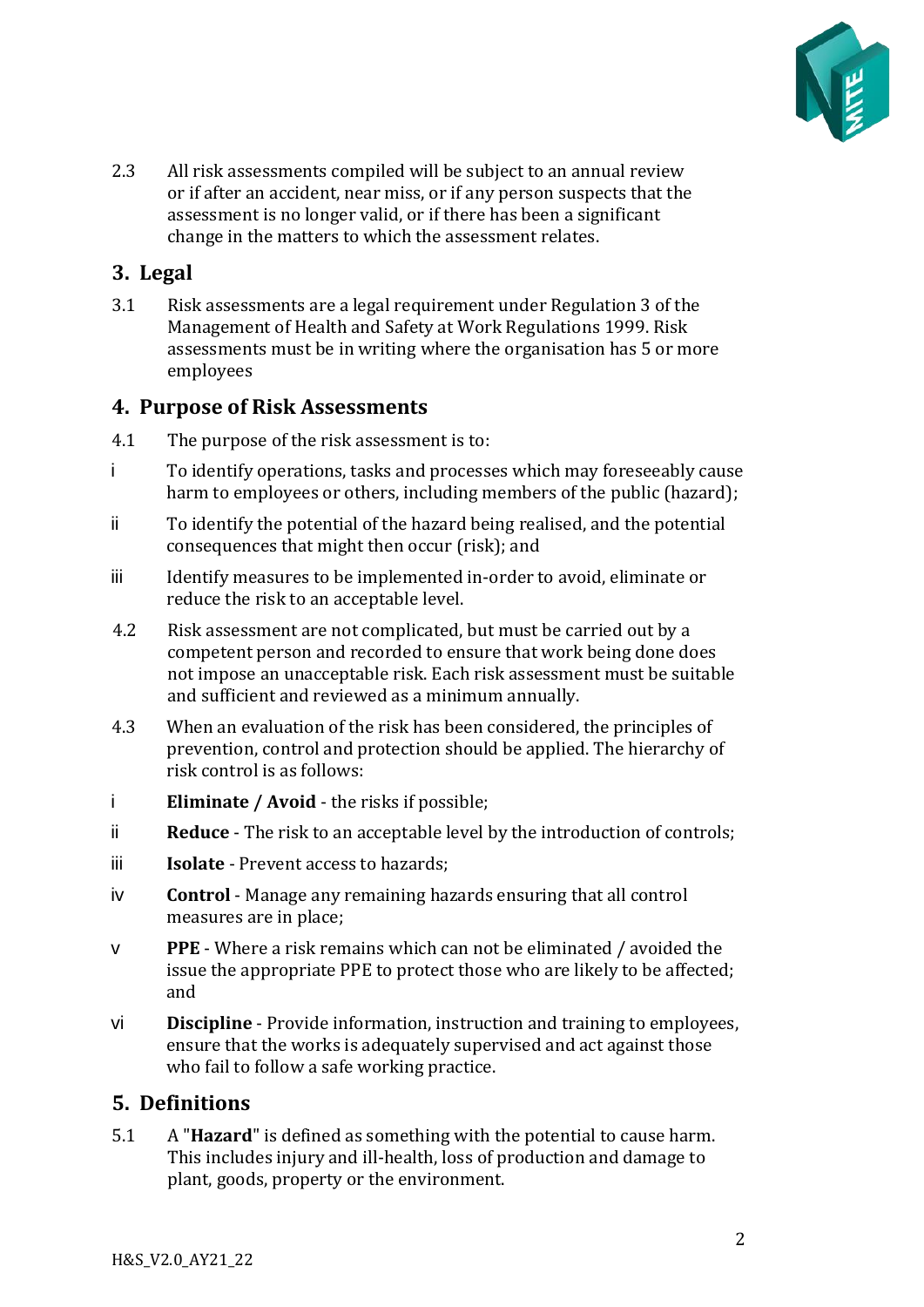

5.2 **"Risk"** is the likelihood that the harm from a particular hazard is realised. Risk is expressed as: Hazard Severity x Likelihood of **Occurrence** 

## <span id="page-2-0"></span>**6. Ranking Risks**

- 6.1 When ranking risks, the following issues should be considered in addition to the work activity information:
- i Number of personnel exposed;
- ii Frequency and duration of exposure to the hazard;
- iii Failure of services, failure of plant and machinery components and safety devices;
- iv Exposure to the elements;
- v Protection afforded by personal protective equipment; and
- vi Unsafe acts (unintended errors or intentional violations of procedures).
- 6.2 These subjective risk estimations should normally take into account all the people exposed to the hazard. Thus, any given hazard is more serious if it affects a greater number of people. But some of the larger risks may be associated with an occasional task carried out by just one person.
- 6.3 In order to ensure that the greatest risks are addressed first it is necessary to be able to rank those risks as either; High, Medium or Low
- 6.4 To do this takes a subjective judgement of both the likelihood of damage and or injury occurring with the control measure in place. Once this has been done a risk management plan must be implemented as follows:

| RESIDUAL RISK<br><b>LEVEL</b> | <b>ACTION AND TIMESCALE</b>                                                                                                                                                                |
|-------------------------------|--------------------------------------------------------------------------------------------------------------------------------------------------------------------------------------------|
| LOW                           | No action is required and no documentary records<br>need be kept. Monitoring is required to<br>ensure that the controls remain effective                                                   |
| Moderate                      | Efforts should be made to reduce the risk, but the<br>cost of prevention should be carefully<br>measured. Risk reduction measures should<br>be implemented within a defined time<br>period |
|                               | Where the medium risk is associated with<br>extremely harmful consequences, further<br>assessment may be necessary to establish                                                            |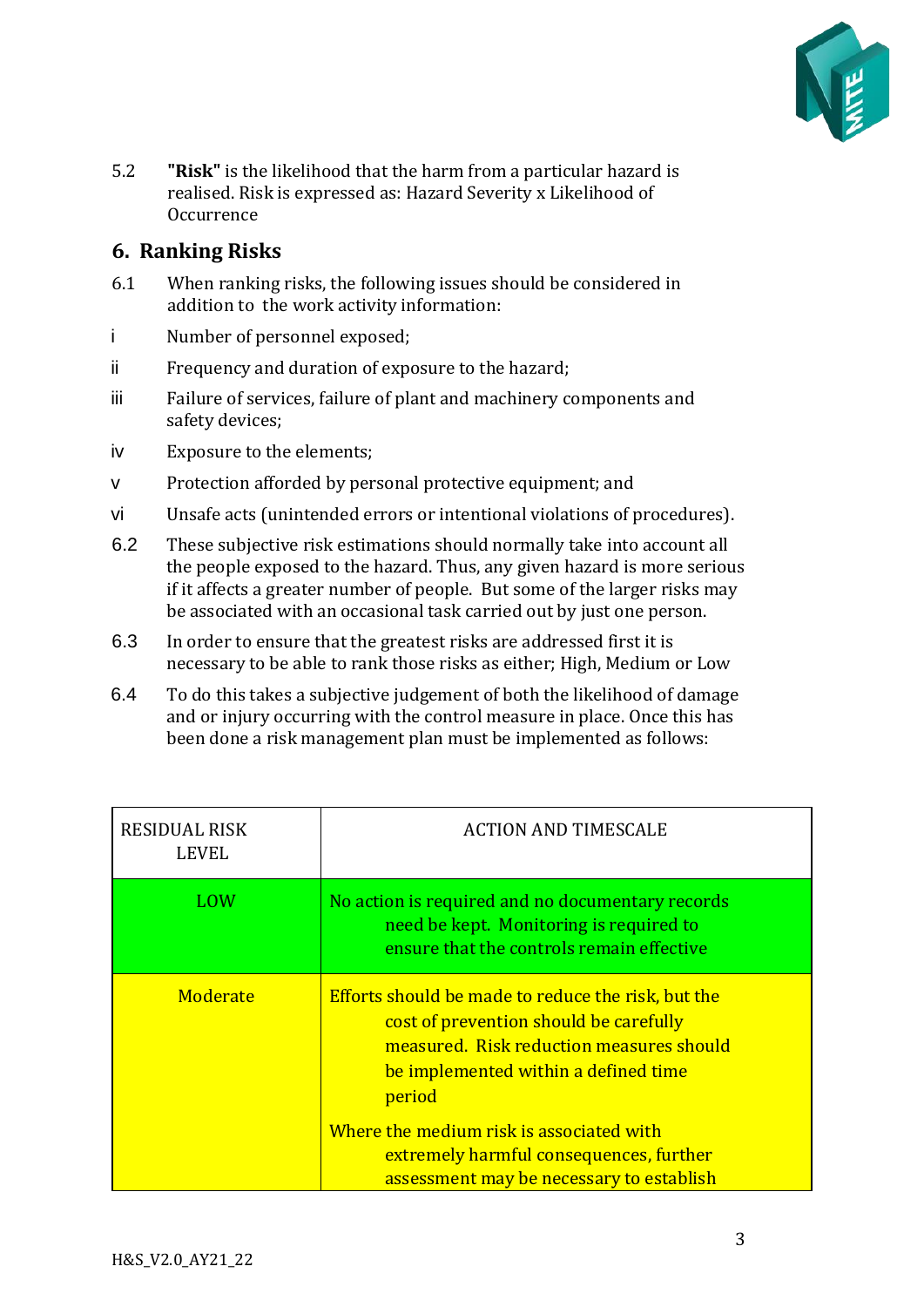

|             | more precisely the likelihood of harm as a<br>basis for determining the need for improved<br>control measures.                                                                                                                                                                                                                       |
|-------------|--------------------------------------------------------------------------------------------------------------------------------------------------------------------------------------------------------------------------------------------------------------------------------------------------------------------------------------|
| High        | The risk level is high. Efforts must be made to<br>reduce the risk through cessation,<br>substitution, alternative technology,<br>reduction.<br>Action plans to reduce risk and mitigate harm must<br>be documented and planned. Staff must be<br>warned of the risk and trained<br>appropriately.                                   |
| Intolerable | Work should not be started until the risk has<br>been reduced. Considerable resources<br>may have to be allocated to reduce the<br>risk. Where the risk involves work in<br>progress, urgent action should be taken.<br>If it is not possible to reduce the risk even<br>with unlimited resources, work has to<br>remain prohibited. |

## <span id="page-3-0"></span>**7. Risk Assessment Forms**

- 7.1 There is a need to assemble pertinent information regarding the Risks and Hazards of the task being assessed in one place. The Risk [Assessment Form](#page-9-0) (Appendix 1) is used so that it can act as an aid to making the assessment and create a written record of that assessment process. It is largely self-explanatory.
- 7.2 The person carrying out the assessment should complete the various boxes (there may be nothing to insert in some of them). Do not go into vast detail. Do not be concerned with the trivial. The whole picture of the real hazards of the task should then be clear. Each hazard will then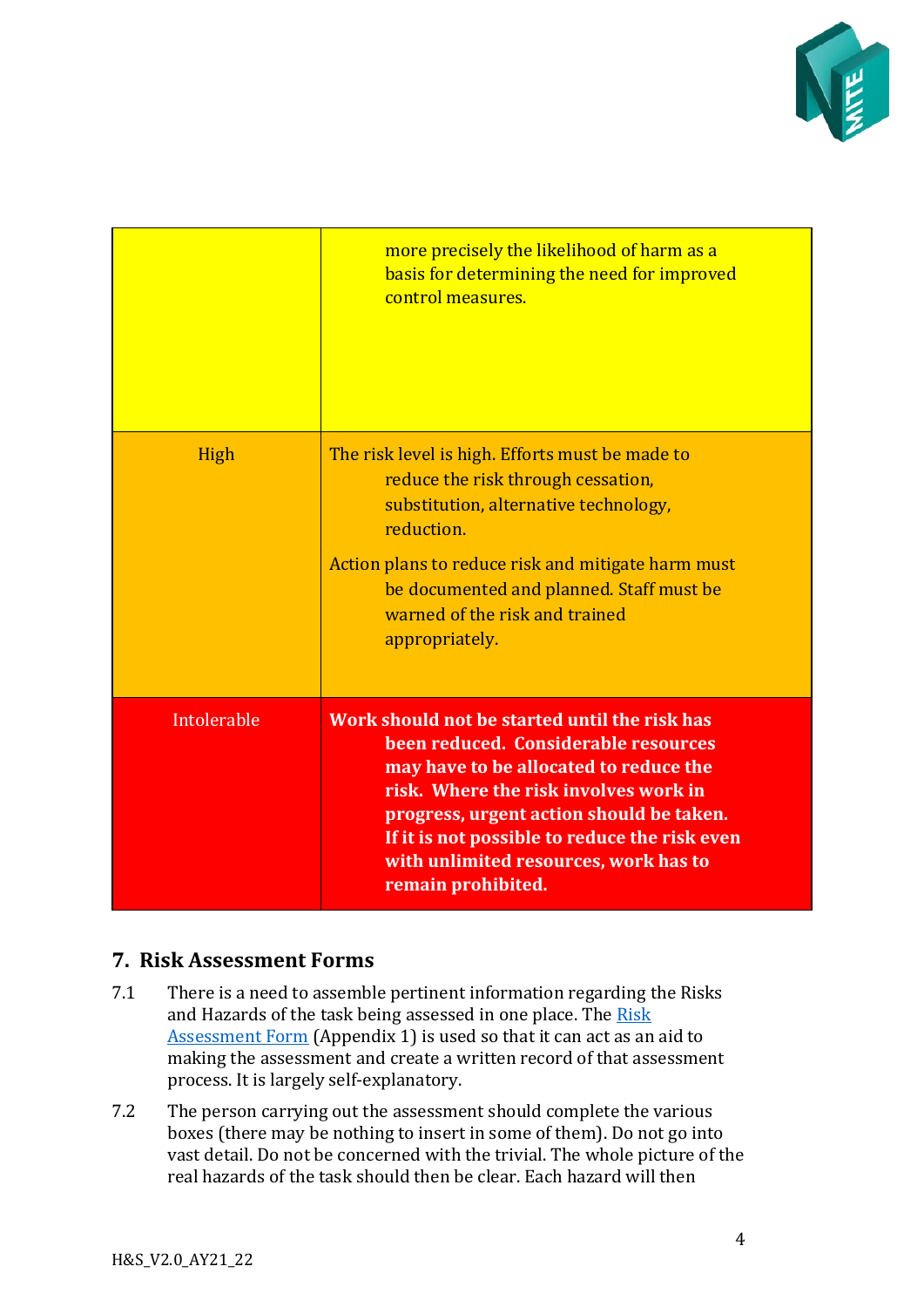

require a corresponding control measure that will realistically reduce the likelihood of that hazard causing harm.

- 7.4 Once each hazard has been controlled and the likelihood reduced then you may assess that the risk is acceptable.
- 7.5 Risk assessment is not the end of the process, it is simply a tool that allows the company to evaluate dangers to their workforce and others and consequently take suitable measures to protect them from these hazards.
- 7.6 Because the workplace is constantly moving it will be necessary to reassess whenever there is a change to any of the significant points of the assessment. This might be a change of personnel, location, equipment, supervision, weather and so on. Any changes made to a risk assessment must improve on the previous risk assessment and control measures. Risk assessments will be reviewed annually or following any of the significant events listed above.

### <span id="page-4-0"></span>**8. Young Persons**

- 8.1 Particular attention must be paid to risk assessments made with regard to persons under the age of 18 years. No young person is to be employed where the work:
- i Is beyond their physical and/or mental capacity;
- ii Involves exposure to certain hazardous substances or agents, including ionising radiation, carcinogens, temperature extremes, noise or vibration; and
- iii Where there is a risk of accidents that are unlikely to be perceived by young persons.

#### <span id="page-4-1"></span>**9. Significant Risks**

- 9.1 Where significant risks have been identified as part of a working activity the company has developed additional policies and risk assessments for the following:
	- Vibration;
	- Working at height;
	- Excavations;
	- Asbestos:
	- DSE:
	- Young person;
	- Manual handling;
	- Lone working;
	- Driving;
	- Hazardous substances;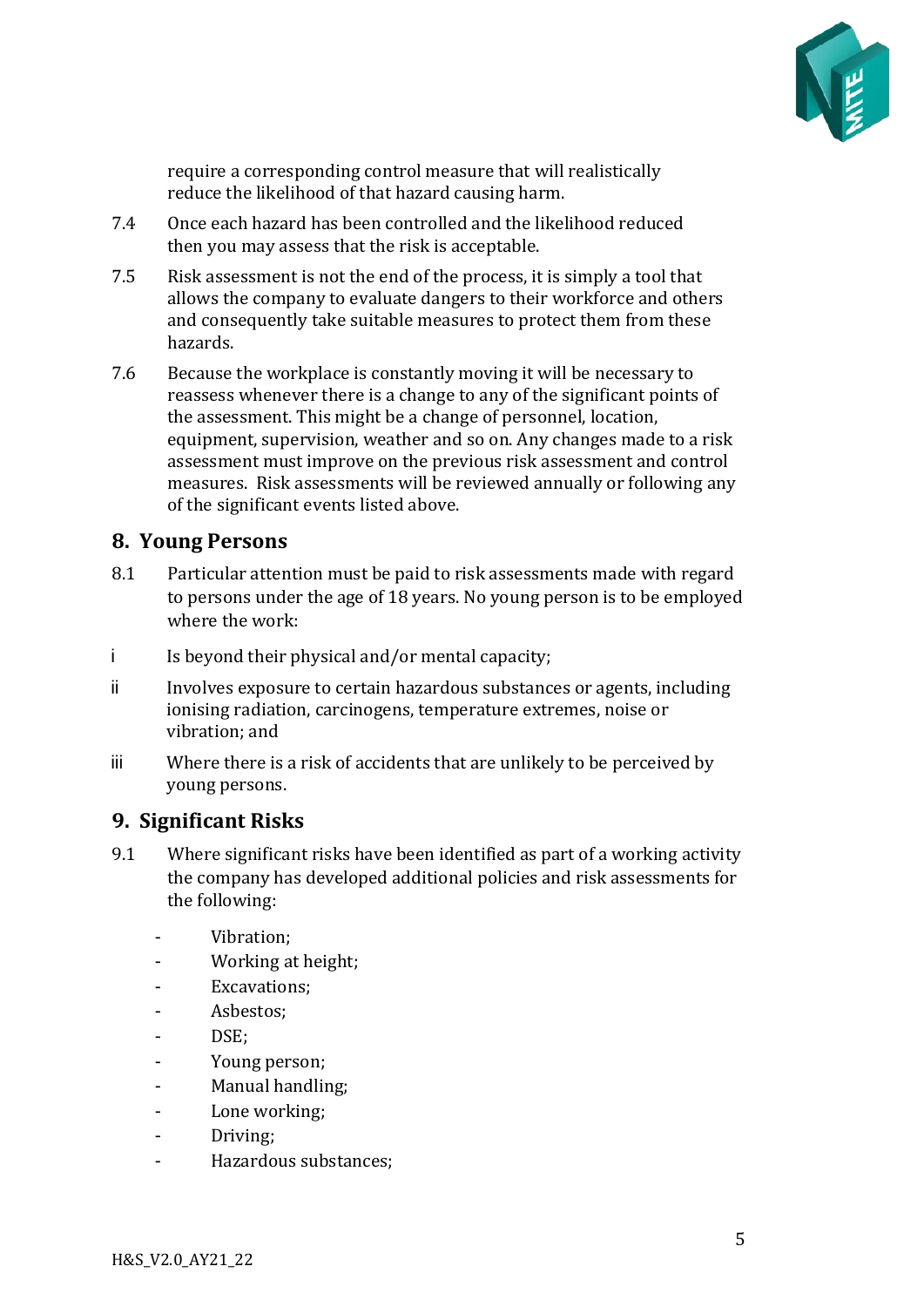

- Sharps and Biological hazards;
- Legionella;
- Work equipment;
- Electricity;
- Gas and solid fuel; and
- Fire and other emergencies
- 9.2 These policies and risk assessments identify the specific hazards associated with the task and expresses the procedures for managing the risk and the control measures required.

#### <span id="page-5-0"></span>**10. Generic / Specific Risk Assessments**

- 10.1 Where activities have been deemed as **LOW** risk, repetitive and something which is commonly done by the same group of people in the same way, Risk assessments can be produced to cover each occasion where the activity takes place.
- 10.2 When this occurs, it is incumbent that Managers review the assessment and ensure that it is suitable and sufficient for the work to be undertaken.
- 10.3 Where work is deemed to be **HIGH/Medium** risk, unusual or new, then a site specific assessment of the risk along with a method statement must be undertaken by the person overseeing the work, assistance in the development of the documents should include those undertaking the work, the Health and Safety Team and if required external industry experts.

#### <span id="page-5-1"></span>**11. Risk Assessment Development and Forms**

- 11.1 All risk assessments are recorded within the risk assessment record. The following risk assessment templates included:
- i General activity;
- ii COSHH;
- iii Young workers;
- iv DSE;
- v Manual handling;
- vi Fire;
- vii New and expectant mothers; and
- viii Wellbeing
- 11.2 The development of each risk assessment may include the following:
- i Person's with specific knowledge in the task/process;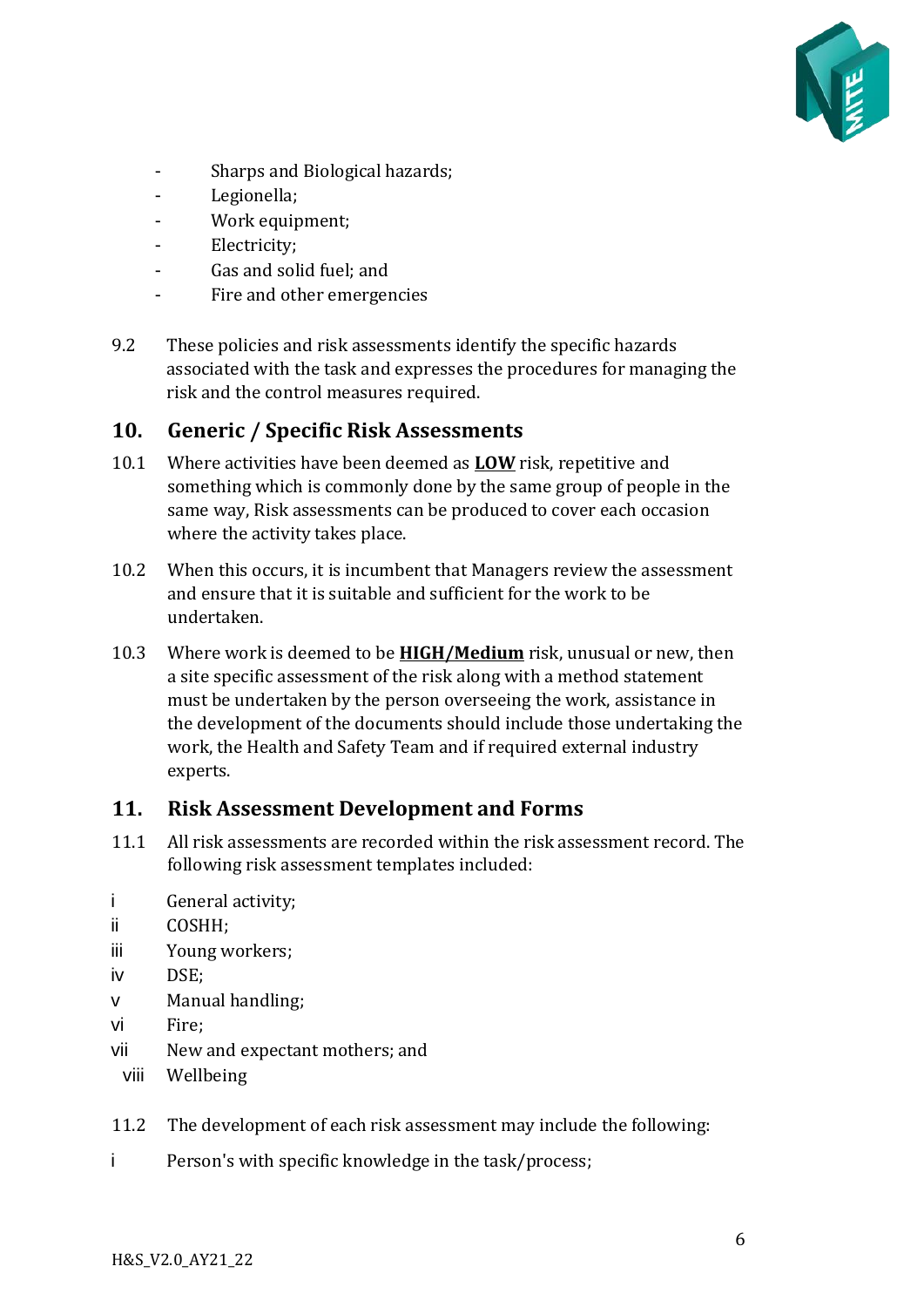

- ii Health, Safety and Facilities Manager as a source of advice;
- iii Department Manager; and
- iv External experts (If required)

### <span id="page-6-0"></span>**12. Method Statements**

- 12.1 After all consideration of reducing a risk there maybe activities where a hazard is still ranked either High or Medium. These may include the following:
- i Working in confined space;
- ii Working at height;
- iii Excavation;
- iv Working on asbestos containing materials;
- v Working in flammable atmosphere; and
- vi Exposure to vibration
- 12.2 Where these situations arise then detailed method statements must be developed. The development of the method statement should include the following:
- i Management overseeing the works;
- ii Operatives involved in the works;
- iii Safety, Health and Environmental Manager; and
- iv External experts (If required)
- 12.3 Method statement must be site specific, communicated to all those involved in the activity and available at the point of works.
- 12.4 Any amendments to a method statement must be first approved by the all those involved in development of the method statement, and the communication of the amendments must be passed to those doing the work. Any amendments made must improve the previous methods of working, therefore not increasing the risk of harm.

#### <span id="page-6-1"></span>**13. Permits**

- 13.1 A permit to work system is a formal, written, safe system of work to control potentially hazardous activities and works alongside the risk assessment.
- 13.2 The permit details the work to be done following a logical safe sequence of events and of any precautions to be taken. For example, any works that involve the application or production of heat will require additional checks which include, the removal of combustible material and flammable substances, that there is a fire extinguisher close the work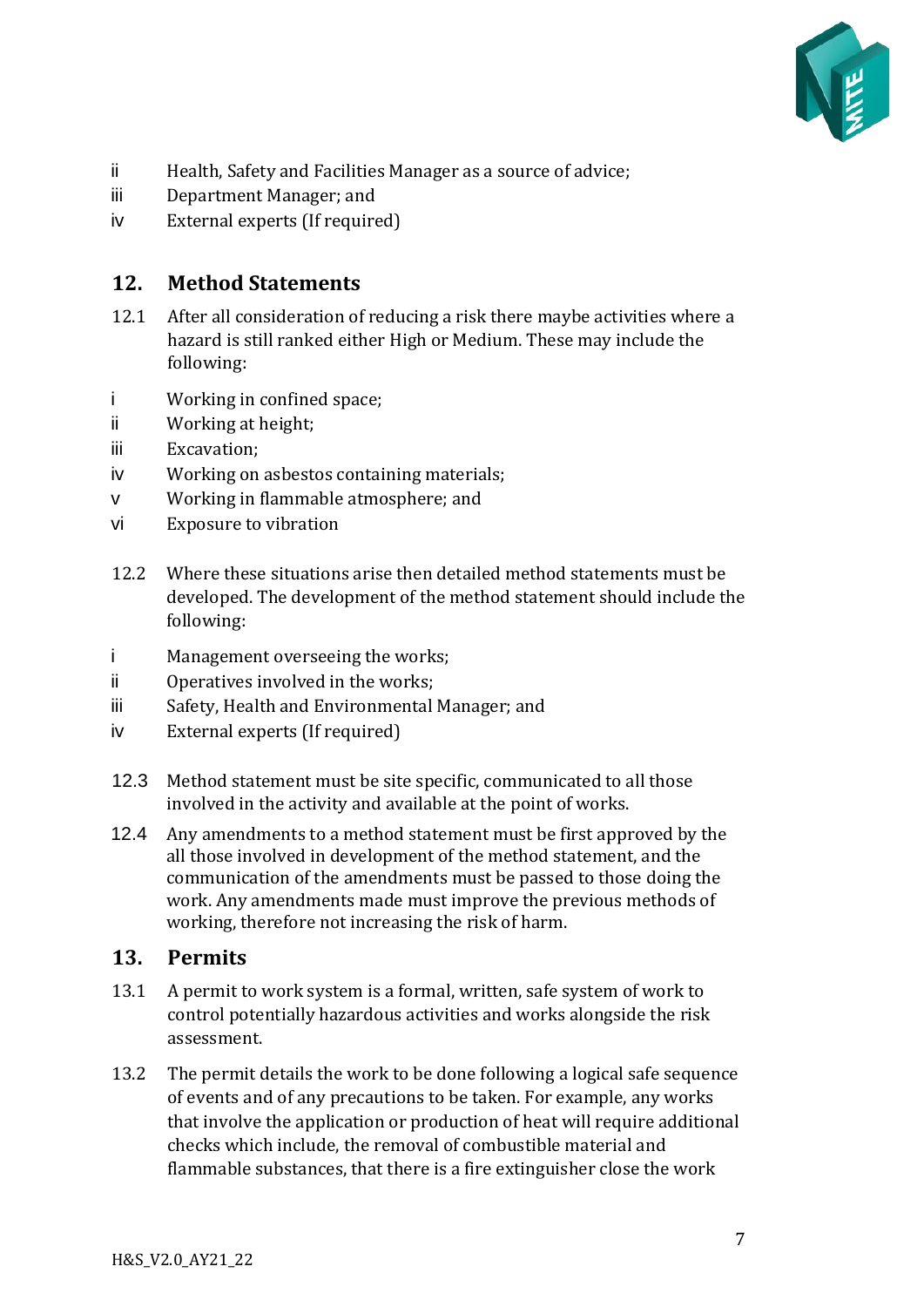

area, that escape routes are know should a fire start and that a fire watch is adopted for at least 1 hour on completion of the works.

- 13.3 Where the works dictate that a permit is required then it will be issued, checked and signed off by someone competent to do so, and not involved in undertaking the work.
- 13.4 The following works are control by the permit system:
- i Working on live electrical;
- ii Working in confined spaces where there is a risk of; structural collapse, persons becoming trapped, risk of drowning, being overcome by fumes or the presence of explosive atmosphere;
- iii Working on asbestos containing materials;
- iv Hot work process;
- v General maintenance work in the server room; and
- vi General maintenance of high risk plant.
- 13.5 Where it has been identified that the works being undertaken requires a permit then forms to be used are available within stock or from our supplier SETON. The permit must be completed by a competent person at the point of works and not completed by the person undertaking the works.
- 13.6 A copy of the permit must remain on site and must be: task, location and address specific. If the works goes beyond this timeframe then a new permit must be issued on a day to day basis.

### <span id="page-7-0"></span>**14. Health Surveillance**

- 14.1 The risk assessment process may include health surveillance where it has been identified that anyone of the following apply:
- i Where there is an identifiable disease or adverse health condition related to the work activity;
- ii Where there is a reasonable likelihood that the disease or condition may occur under the particular conditions of work; and
- iii Where surveillance is likely to further the protection of the health of employees.
- 14.2 Where it has been identified that health surveillance is required then advice should be obtained from our appointed occupational health consultant via the HR department.

### <span id="page-7-1"></span>**15. Record Keeping**

15.1 All significant findings of risk assessments and subsequent monitoring will be recorded.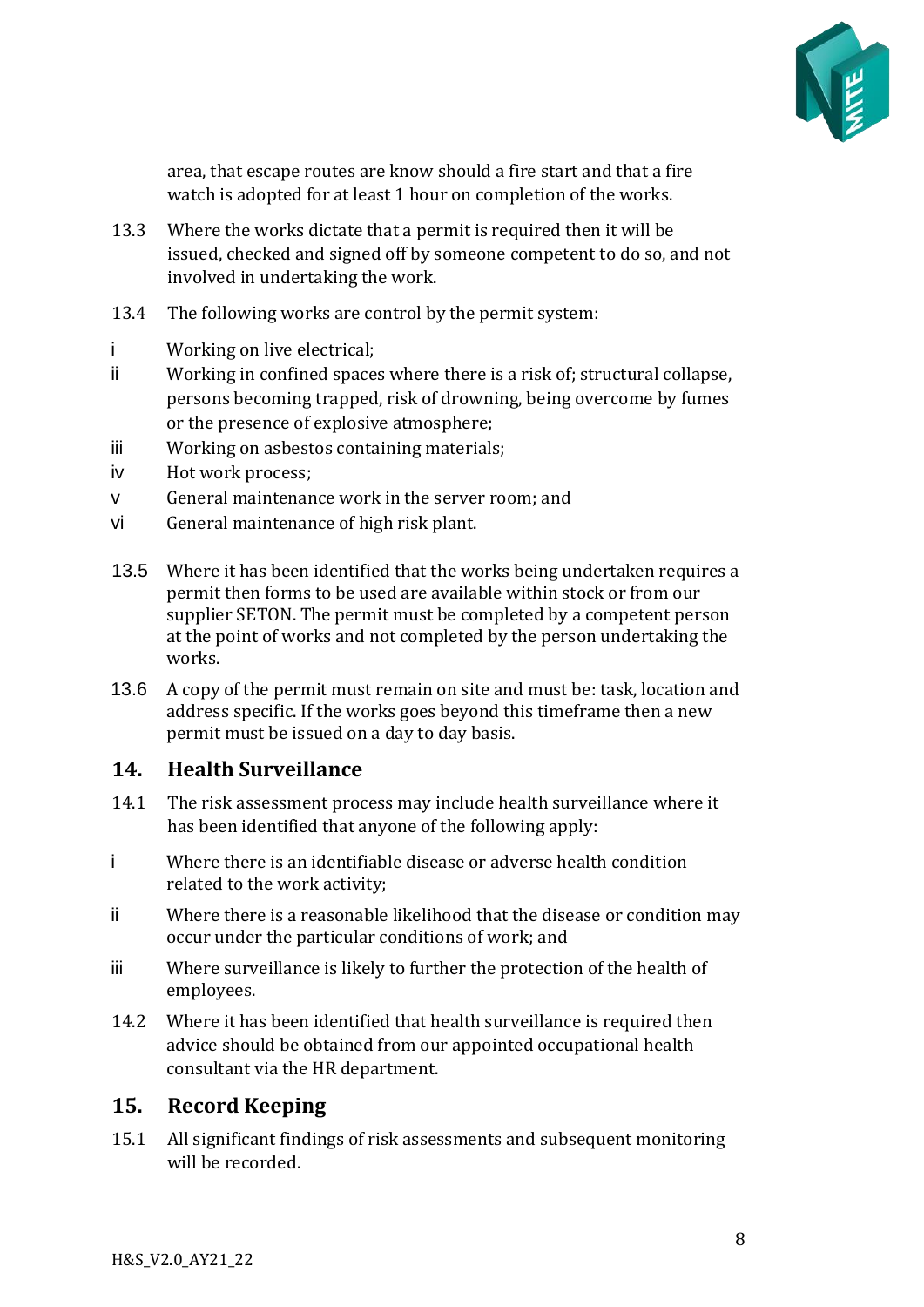

## <span id="page-8-0"></span>**16. Information and Training**

- 16.1 All employees will be provided with relevant information regarding the risks to their health and safety as identified by the assessment, including information on the required control measures.
- 16.2 Employees involved in conducting risk assessments will be given appropriate training and any additional information applicable to the particular working environment or activities that they may be assessing.
- 16.3 Appropriate information will also be provided to non-employees regarding the results of risk assessments and subsequent control methods that may affect them.

#### <span id="page-8-1"></span>**17. Responsibilities**

- 17.1 It is the responsibility of department Managers to ensure that risk assessments have been carried out for their department's activities area, and that the required control measures are sufficient.
- 17.2 Managers must ensure that the risk assessment is brought to the attention of each member of their team and that each risk assessment is reviewed at least annually or after a change in the process, introduction of new equipment, after an accident or near miss any other instance where the risk assessment may not be suitable and sufficient for the activity and or site conditions.
- 17.3 Any changes to a risk assessment must be brought to the attention of those to whom they effect.
- 17.4 Where a contractor has been appointed to carry out works then that contractor must develop risk assessments and method statements, these documents must be supplied to NMITE seven days before the commencement of works, this then allowing the person overseeing the works to check and approve/reject them.

#### <span id="page-8-2"></span>**18. Reviewing**

- 18.1 The Director responsible for health and safety and the Safety, Health and Facilities Manager will be responsible for ensuring that reviews of these arrangements are carried out.
- 18.2 Theses arrangements will be reviewed annually; however, the review of these arrangements will take place immediately upon any changes to current operating procedures or if there is a change in legislation that may affect these arrangements.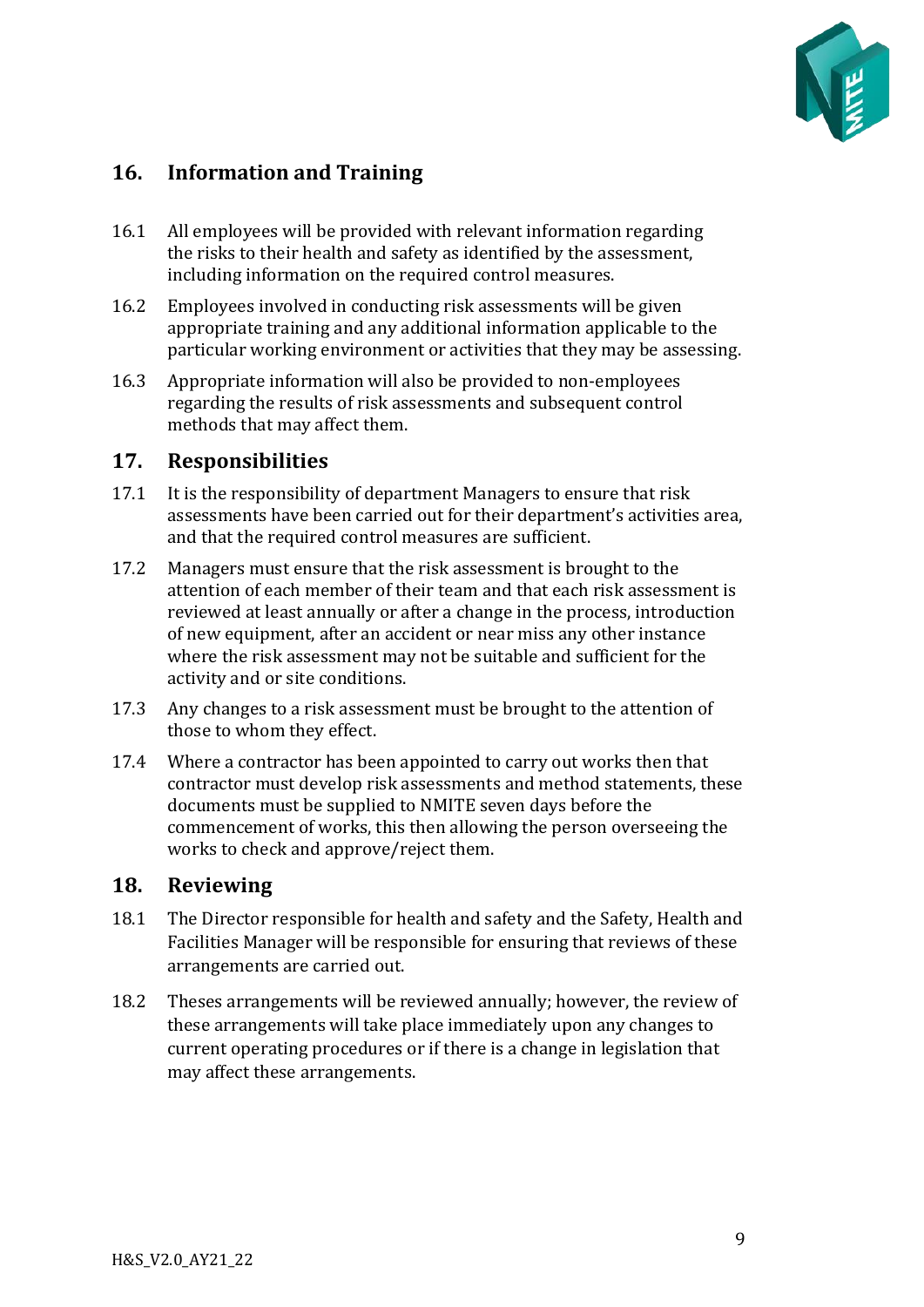

## **19. Appendix 1 - Example risk assessment**

| Company:  | <b>NMITE</b> |           | <b>HSE Risk Assessment</b> |           |  |
|-----------|--------------|-----------|----------------------------|-----------|--|
| Contract: |              | Location: | <b>Blackfriars</b>         | <b>RA</b> |  |
|           |              | Activity: | <b>Flooding</b>            | Ref.      |  |

<span id="page-9-0"></span>The key below shows the scoring system for the likelihood of a harmful hazard occurring and the potential severity of that harm if it occurred. Multiplying the scores together identifies the level of risk for the hazard.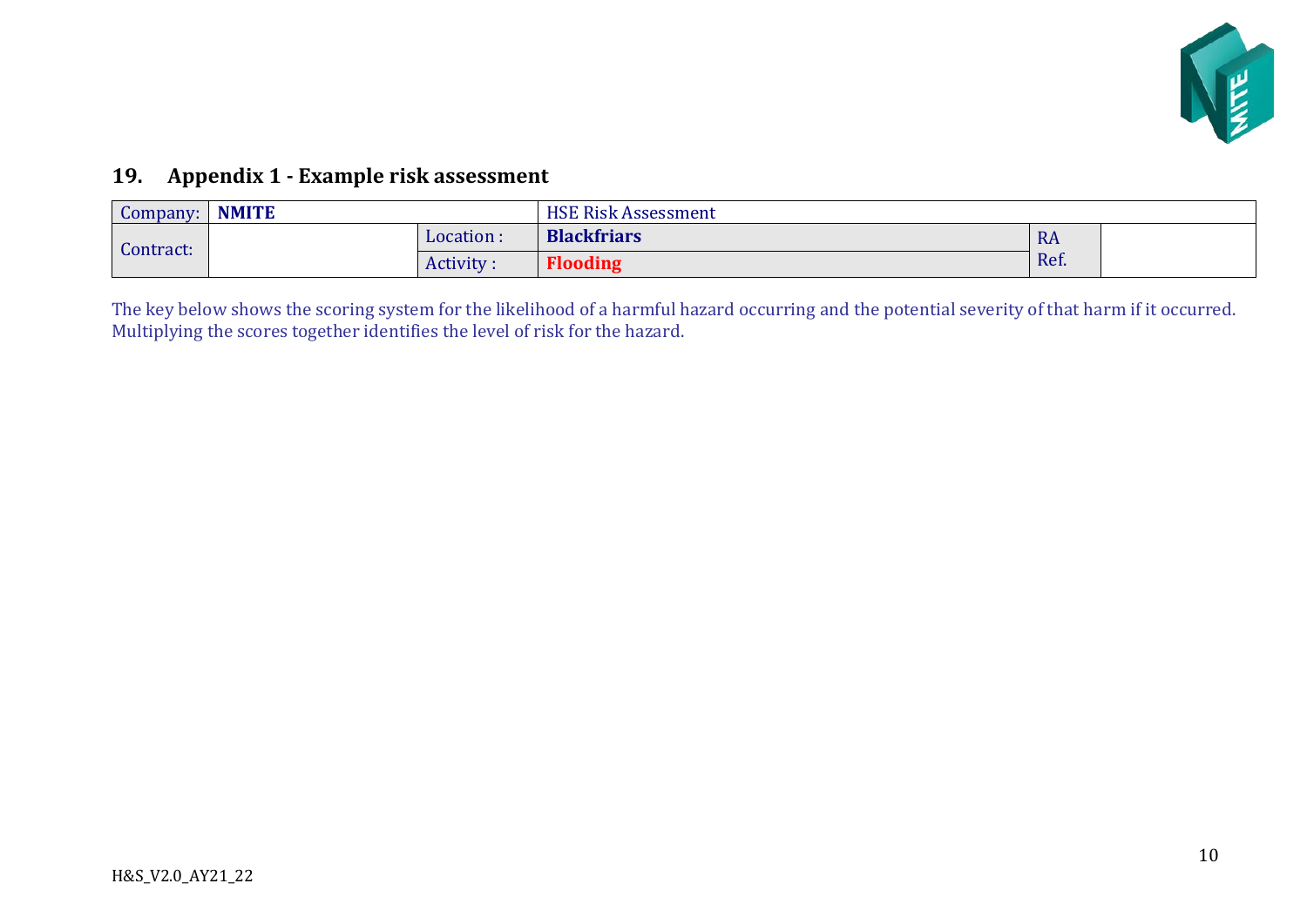

|                    |                                              | Insignificant              | $\overline{2}$<br><b>Minor</b> | 3<br><b>Moderate</b>  | $\overline{4}$<br><b>Major</b> | 5<br>Catastrophic | <b>** SITE SPECIFIC</b>          |             |                                           |      |                                      |      |
|--------------------|----------------------------------------------|----------------------------|--------------------------------|-----------------------|--------------------------------|-------------------|----------------------------------|-------------|-------------------------------------------|------|--------------------------------------|------|
|                    | $\mathbf{1}$<br>Rare                         | $\mathbf{1}$<br>Low        | 2 <sup>1</sup><br>Low          | 3 <sup>1</sup><br>Low | $\overline{4}$<br>Moderate     | 5<br>High         | <b>PPE</b><br><b>Required</b>    | $\mathbf N$ | <b>PPE</b><br><b>Required</b>             | Y/N  | <b>PPE</b><br><b>Required</b>        | Y/N  |
|                    |                                              |                            |                                |                       |                                |                   | <b>Safety</b><br><b>Glasses</b>  |             | <b>Disposable</b><br><b>Gloves</b>        | Y    | <b>Safety</b><br><b>Footwear</b>     | Y    |
| (HJ)               | $\overline{2}$                               | 2                          | $\overline{4}$                 | 6                     | $\overline{8}$<br>Moderate     | 10                | Goggles/Vi<br>sor                | N           | <b>Grey Cloth</b><br><b>Gloves</b>        | N    | <b>Hard Hat</b>                      | $**$ |
|                    | <b>Unlikely</b>                              | Low                        | Low                            | Moderate              |                                | High              | <b>Welding</b><br><b>Goggles</b> | N           | Refrigerant<br><b>Handling</b>            | N    | <b>Bump Hat</b>                      | Y    |
| Likelihood of harm | 3<br><b>Possible</b>                         | 3<br>Low                   | 6<br>Moderate                  | 9<br>Moderate         | 12<br>High                     | 15<br>High        | <b>Rigger</b><br><b>Gloves</b>   | N.          | <b>Gloves</b><br>Ear<br><b>Protection</b> | $**$ | <b>Knee Pads</b>                     | N    |
|                    | $\overline{\mathbf{4}}$<br><b>Likely</b>     | $\overline{4}$<br>Moderate | 8<br>Moderate                  | 12<br>High            | <b>16</b><br>High              | 20<br>Intolerable | <b>PVC</b><br><b>Gauntlets</b>   | V.          | <b>Face Mask</b>                          | Y    | <b>Protective</b><br><b>Clothing</b> | Y    |
|                    | $5\phantom{a}$<br><b>Extremely</b><br>likely | 5<br>Moderate              | 10<br>Moderate                 | 15<br>High            | 20<br>Intolerable              | 25<br>Intolerable |                                  |             |                                           |      |                                      |      |

| <b>Hazard</b><br><b>Identified</b> | Impact on | LН<br>ш | <b>DC</b> | LH x PS | <b>Risk</b><br>Identified<br>before CM | Control Measures (CM) put in place for<br>high/medium risks | ш | DC | LH <sub>x</sub><br>PS | <b>Risk</b><br>Identified<br>after CN |
|------------------------------------|-----------|---------|-----------|---------|----------------------------------------|-------------------------------------------------------------|---|----|-----------------------|---------------------------------------|
|------------------------------------|-----------|---------|-----------|---------|----------------------------------------|-------------------------------------------------------------|---|----|-----------------------|---------------------------------------|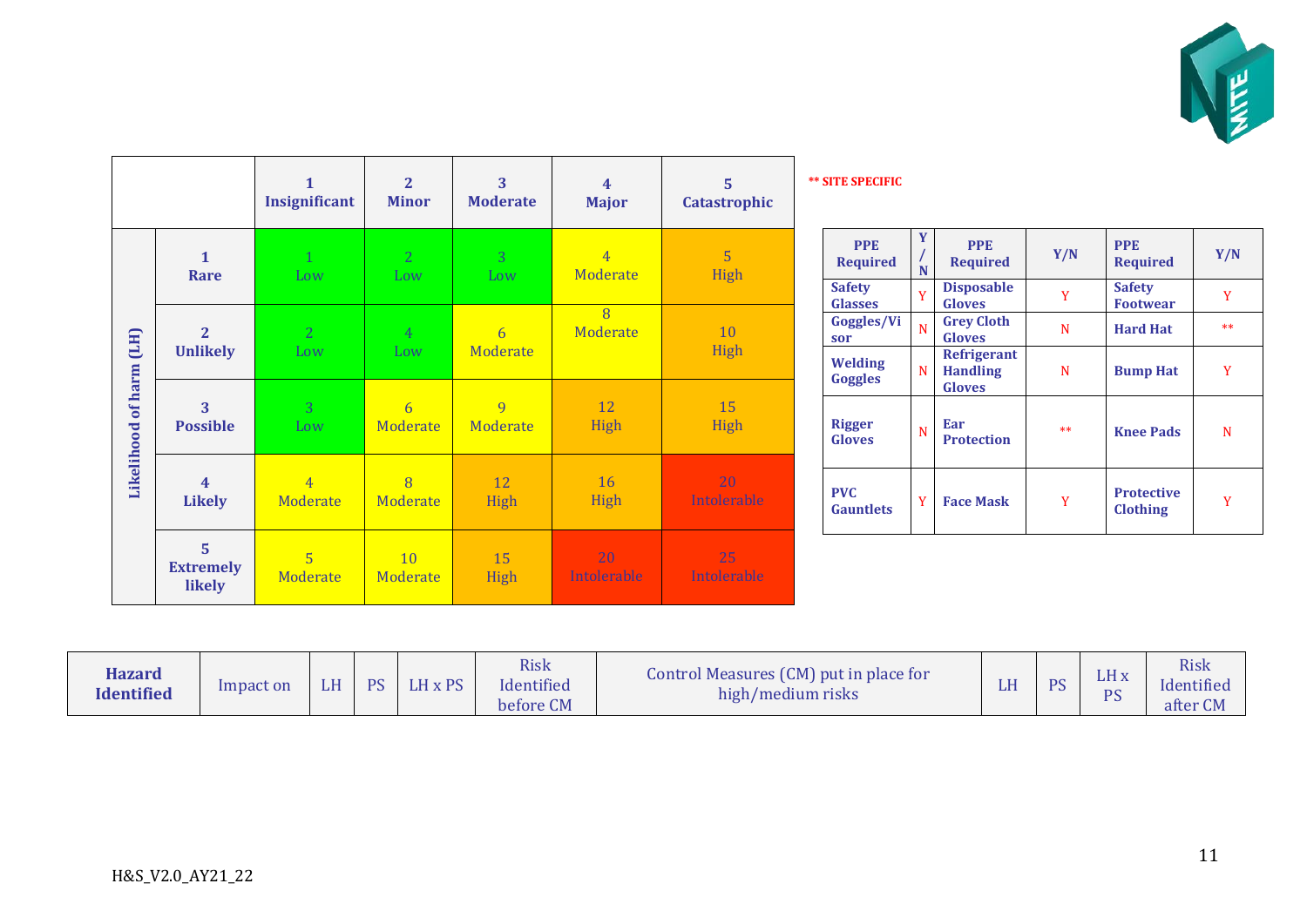

| <b>Flooding</b> | Property/<br>staff $/$<br>visitors/<br>contractors | 4 | 4 | 16 | Damage to<br>structure,<br>damage to<br>equipment,<br>business<br>disruption                            | Flood door fitted to outside entrance<br>$\mathcal{L}_{\mathcal{A}}$<br>Procedure in place for flood door<br>п<br>deployment<br>Pumping equipment available<br>п<br>■ Trained staff<br>Regular drain clearance program<br>$\mathcal{L}_{\mathcal{A}}$<br>Safe systems of work<br>п                                                                                 | $\overline{2}$ | $\overline{2}$ | $\overline{4}$ | Moderate |
|-----------------|----------------------------------------------------|---|---|----|---------------------------------------------------------------------------------------------------------|--------------------------------------------------------------------------------------------------------------------------------------------------------------------------------------------------------------------------------------------------------------------------------------------------------------------------------------------------------------------|----------------|----------------|----------------|----------|
| <b>Disease</b>  | Property/<br>staff $/$<br>visitors/<br>contractors | 4 | 3 | 12 | <b>Various water</b><br>borne.<br>diseases and<br>pathogens,<br>sewerage<br>contaminatio<br>$\mathbf n$ | Disinfectant on hand for use<br>п<br>Gloves<br>$\mathcal{L}_{\mathcal{A}}$<br><b>Wellington boots</b><br><b>Contract</b><br>• Coveralls<br>Facemasks<br>$\mathcal{L}_{\mathcal{A}}$<br><b>Trained staff</b><br>$\blacksquare$<br>Regular hand washing<br>No consumption of food stuffs during<br>$\mathcal{L}_{\rm{eff}}$<br>clean up<br>Safe systems of work<br>п |                | 3              | $\overline{3}$ | Low      |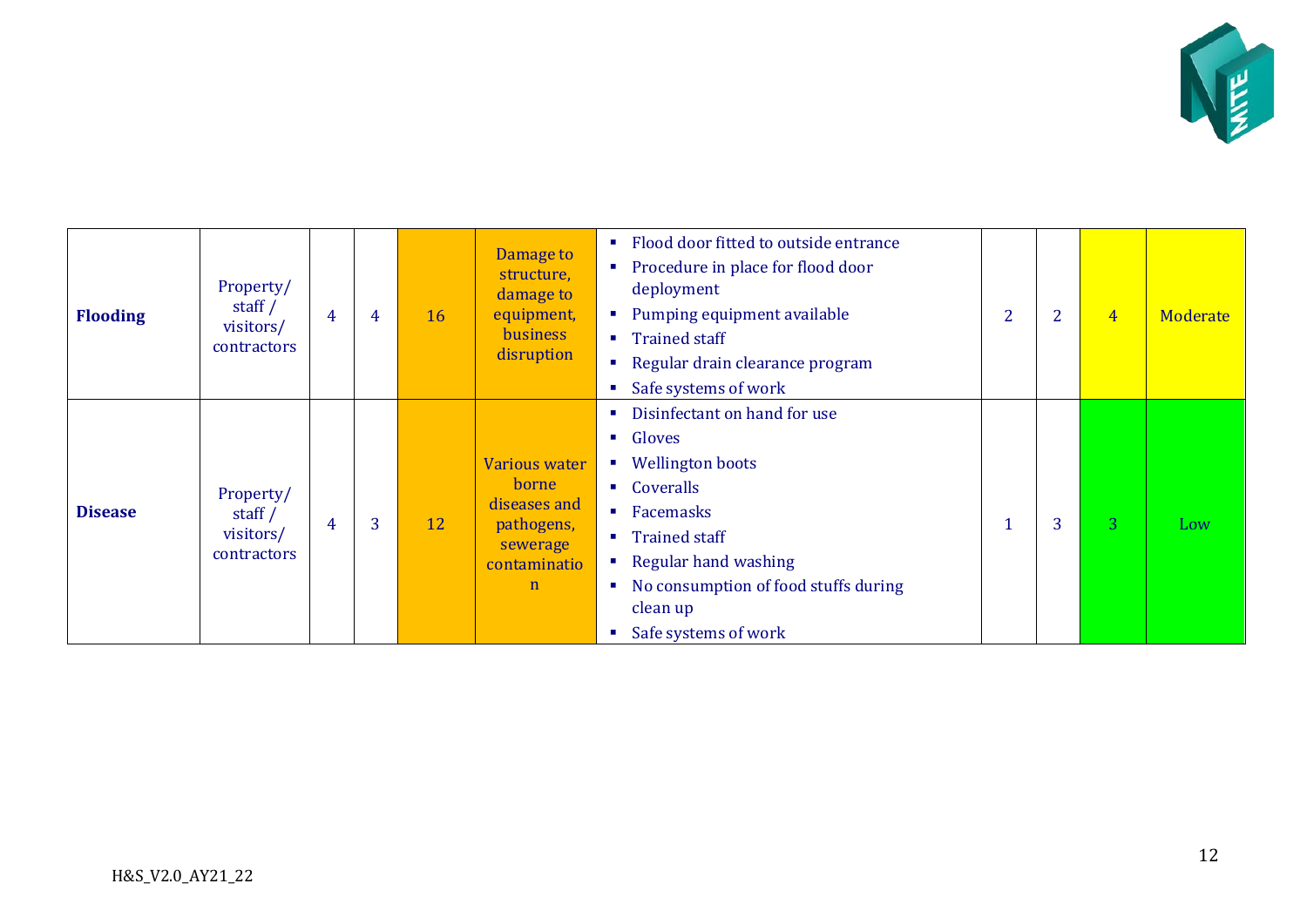

| Slips, trips,<br>falls | Property/<br>staff $/$<br>visitors/<br>contractors | $\overline{4}$ | 3 | 12 | <b>Underwater</b><br>• Appropriate footwear<br>objects,<br>Knowledge of work space<br>slippery<br><b>Trained staff</b><br>×<br>surfaces,<br>displaced<br><b>Lighting</b><br>manhole<br>Two members of staff in any area at all<br>٠<br>covers under<br>times during clean up<br>water, steps<br>• Safe systems of work<br>not visible. |                                                                                                                                                                                                                                                                                                                                                  | $\overline{2}$ | 3              | 6              | <b>Moderate</b> |
|------------------------|----------------------------------------------------|----------------|---|----|----------------------------------------------------------------------------------------------------------------------------------------------------------------------------------------------------------------------------------------------------------------------------------------------------------------------------------------|--------------------------------------------------------------------------------------------------------------------------------------------------------------------------------------------------------------------------------------------------------------------------------------------------------------------------------------------------|----------------|----------------|----------------|-----------------|
| <b>Electrocution</b>   | Property/<br>staff $/$<br>visitors/<br>contractors | $\overline{3}$ | 4 | 12 | Electrocution<br>from both 3<br>phase and<br>single phase<br>sources.                                                                                                                                                                                                                                                                  | <b>RCD</b> protection<br>$\mathcal{L}_{\mathcal{A}}$<br>Shut off switch for sockets in the<br>basement area<br>Electrical inspection following the<br>×<br>incident<br>Overload switching at panel<br>$\mathcal{L}_{\mathcal{A}}$<br><b>Trained staff</b><br>Wellington boots (rubber soled)<br>Gloves<br>$\blacksquare$<br>Safe systems of work | -1             | 3              | 3 <sup>°</sup> | Moderate        |
| <b>Damage</b>          | Property/<br>staff $/$<br>visitors/<br>contractors | $\overline{4}$ | 3 | 12 | Damage to<br>equipment,<br>data,<br>structure,                                                                                                                                                                                                                                                                                         | High value / importance equipment<br>and files kept out of the basement area<br><b>Flood prevention</b><br><b>COL</b><br>Safe systems of work                                                                                                                                                                                                    | $\overline{2}$ | $\overline{2}$ | $\overline{4}$ | Moderate        |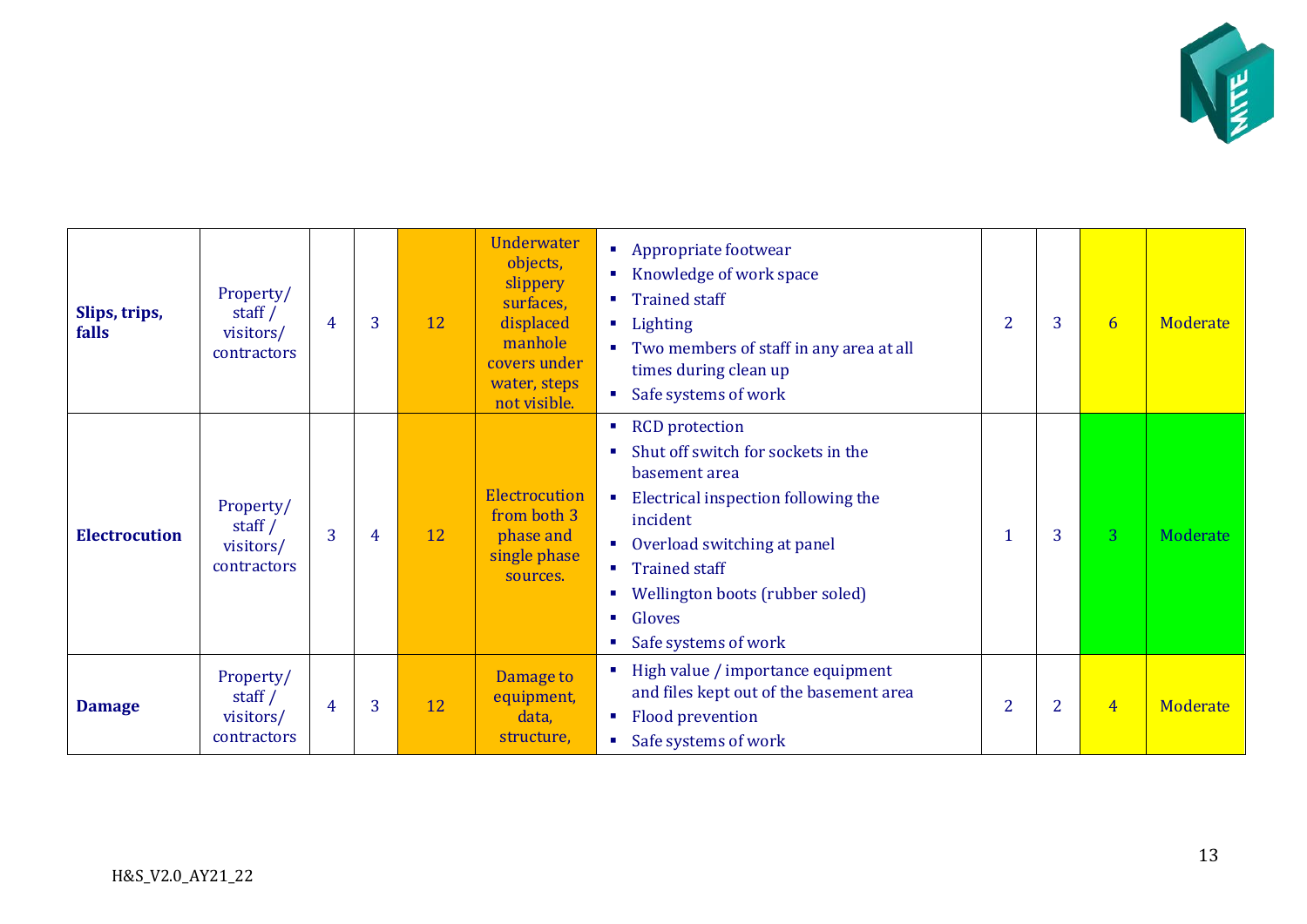

| <b>Fire</b>                        | Property/<br>staff $/$<br>visitors/<br>contractors | $\overline{4}$ | 4         | 16      | <b>Risk of fire</b><br>caused by<br>water ingress. | Operation of electrical shut off<br>$\mathcal{L}_{\rm{in}}$<br>switching<br>PAT testing and electrical inspection<br>$\mathcal{L}_{\mathcal{A}}$<br>• Fire detection systems<br>• Fire fighting equipment<br>Fire safety procedures<br>$\mathcal{L}_{\mathcal{A}}$ |    | $\overline{2}$ | 2                            | Low                            |
|------------------------------------|----------------------------------------------------|----------------|-----------|---------|----------------------------------------------------|--------------------------------------------------------------------------------------------------------------------------------------------------------------------------------------------------------------------------------------------------------------------|----|----------------|------------------------------|--------------------------------|
| <b>Hazard</b><br><b>Identified</b> | Impact on                                          | LH             | <b>PS</b> | LH x PS | Risk<br>Identified<br>before CM                    | Control Measures (CM) put in place for<br>٠<br>high/medium risks                                                                                                                                                                                                   | LH | <b>PS</b>      | LH <sub>x</sub><br><b>PS</b> | Risk<br>Identified<br>after CM |
|                                    |                                                    |                |           |         | ×                                                  |                                                                                                                                                                                                                                                                    |    |                |                              |                                |
|                                    |                                                    |                |           |         |                                                    |                                                                                                                                                                                                                                                                    |    |                |                              |                                |